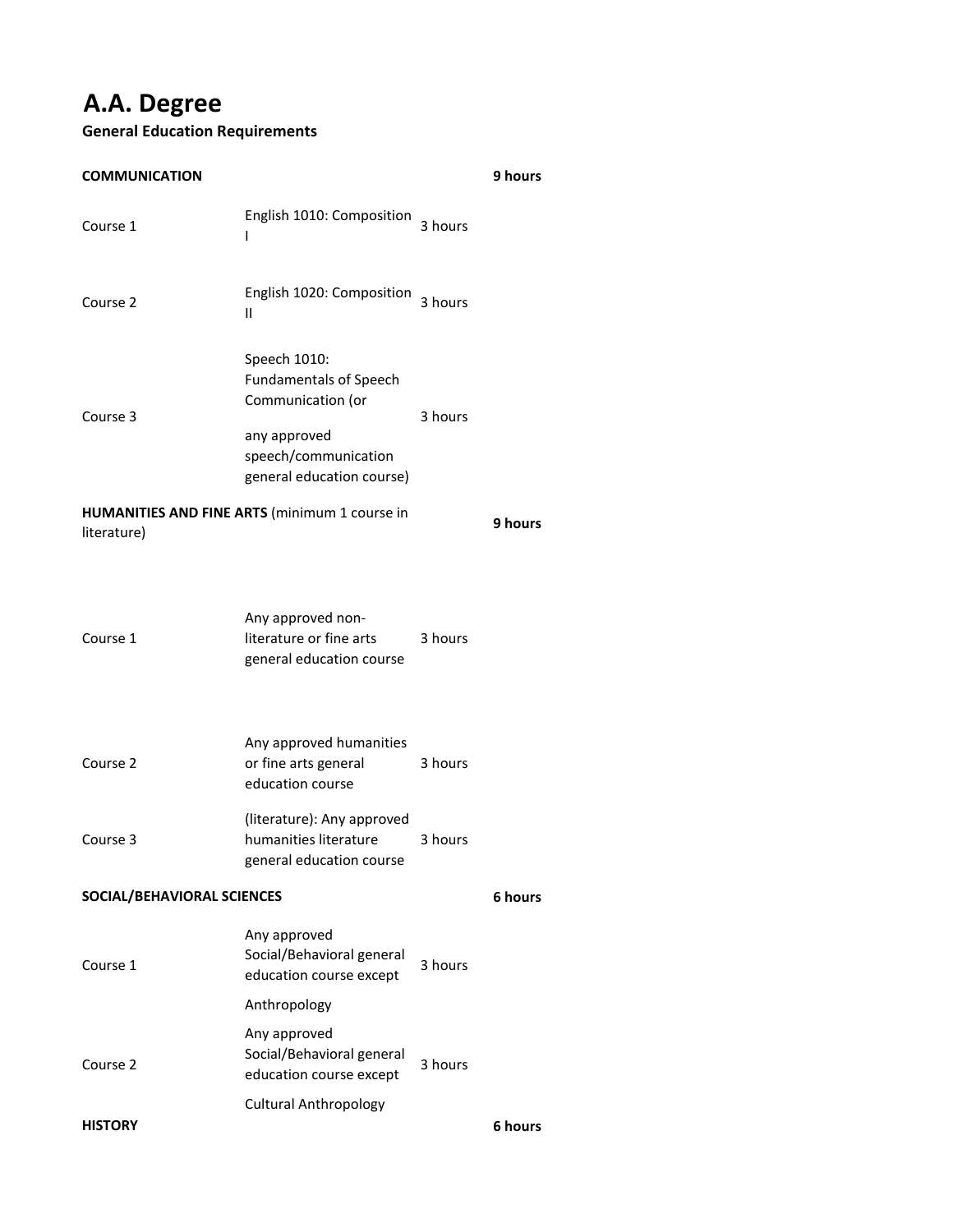| <b>GENERAL EDUCATION TOTAL</b> |                                                              |         |         |
|--------------------------------|--------------------------------------------------------------|---------|---------|
| Course 1                       | Mathematics general<br>education course*                     | 3 hours |         |
| <b>MATHEMATICS</b>             | Any approved                                                 |         | 3 hours |
|                                | education course                                             |         |         |
| Course 2                       | education course<br>Any approved Natural<br>Sciences general | 4 hours |         |
| Course 1                       | Any approved Natural<br>Sciences general                     | 4 hours |         |
| <b>NATURAL SCIENCES</b>        |                                                              |         | 8 hours |
| Course 2                       | Any approved History<br>general education course             | 3 hours |         |
| Course 1                       | Any approved History<br>general education course             | 3 hours |         |

### **Area of Emphasis**

|          | <b>FOREIGN LANGUAGE**</b><br><b>ELECTIVES</b> (unspecified) | 6 hours<br>4 hours |
|----------|-------------------------------------------------------------|--------------------|
| Course 3 | Cultural Anthropology                                       | 3 hours            |
| Course 2 | Prehistoric Archaeology or<br>World Prehistory              | 3 hours            |
| Course 1 | <b>Physical Anthropology</b>                                | 3 hours            |

**19 hours AREA OF EMPHASIS REQUIREMENTS & ELECTIVES TOTAL**

## **DEGREE TOTAL**

**60**

### **NOTES:**

\*STUDENTS WHO PLAN TO TRANSFER TO UTK WILL BE REQUIRED TO COMPLETE AN

ADDITIONAL MATHEMATICS COURSE FROM THE FOLLOWING: MATH 1010, 1530, 1630,

1830 OR 1910.

\*\*ANY LANGUAGE SEQUENCE. STUDENTS WHO PLAN TO TRANSFER TO UT-MARTIN

OR UNIVERSITY OF MEMPHIS WILL NEED TO BE AT THE 2000 LEVEL COMPETENCY